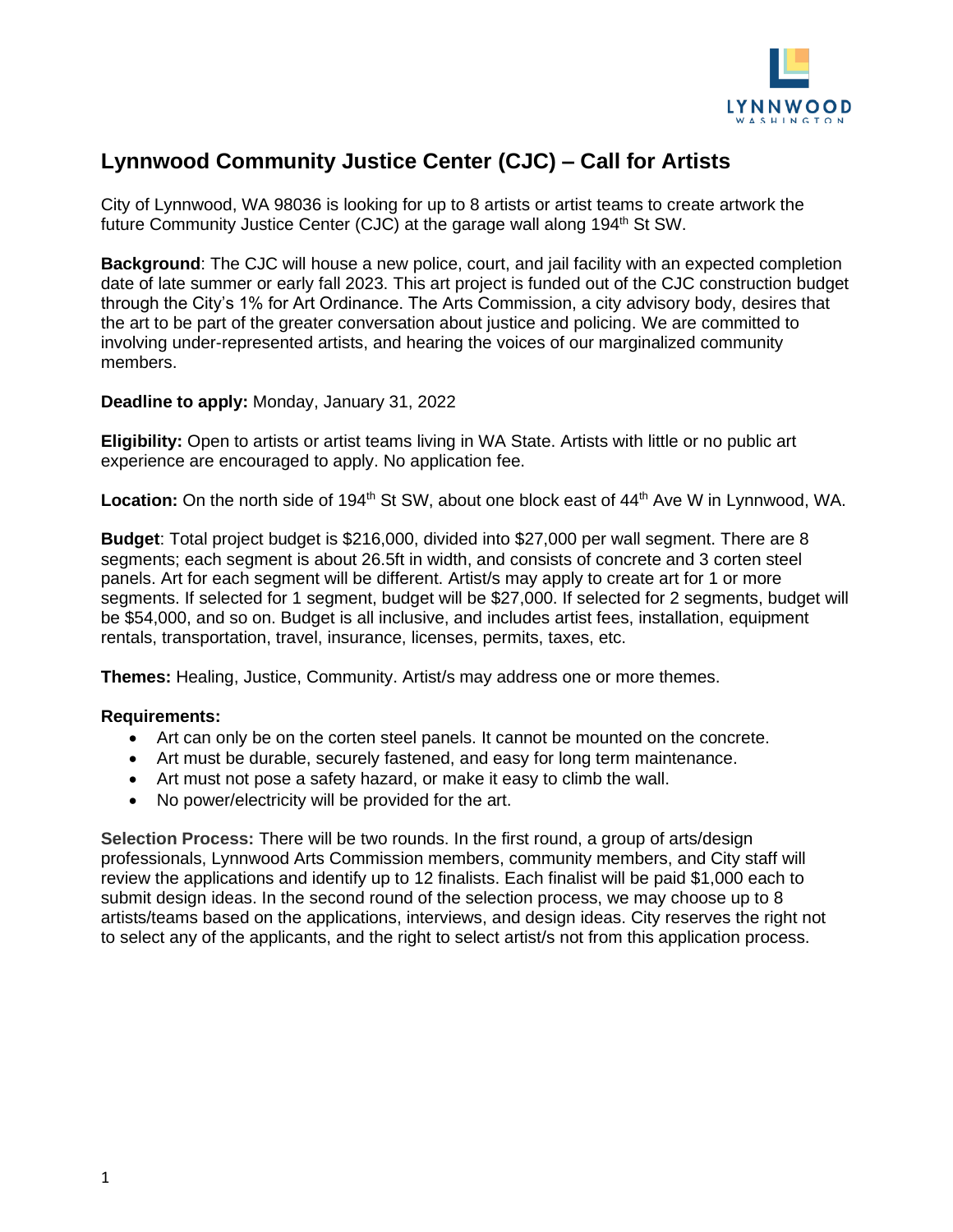

**Selection Criteria:** The artists/artists team will be selected based on the following criteria:

- Quality of past work.
- Strength, creativity, and appropriateness of letter of interest.
- Strength, creativity, and appropriateness of interviews, and design ideas (second round).
- Proven ability to complete projects on time and within budget.
- Proven ability to work on projects in similar materials and/or scope.
- Proven ability to collaborate in teams, with design professionals, City staff and community members.
- Lived experience or past art with focus on diversity, equity, and/or marginalized perspectives.

#### **Notification of Results:**

- First Round Artists/teams finalists will be notified by March 14, 2022.
- Second Round Artists/teams will be notified by May 16, 2022.

**How to enter:** Fill out application at [https://us.openforms.com/Form/2d845080-8d71-43b3-b2bc-](https://us.openforms.com/Form/2d845080-8d71-43b3-b2bc-107325034e5c)[107325034e5c](https://us.openforms.com/Form/2d845080-8d71-43b3-b2bc-107325034e5c)

**More info on CJC:** [https://www.lynnwoodwa.gov/Government/Departments/Police-](https://www.lynnwoodwa.gov/Government/Departments/Police-Department/Lynnwood-Community-Justice-Center-Project)[Department/Lynnwood-Community-Justice-Center-Project](https://www.lynnwoodwa.gov/Government/Departments/Police-Department/Lynnwood-Community-Justice-Center-Project) or go to [www.lynnwoodwa.gov](http://www.lynnwoodwa.gov/) and search for "Community Justice Center project"

**Questions:** Contact Fred Wong, 425-670-5502, [fwong@lynnwoodwa.gov](mailto:fwong@lynnwoodwa.gov)

## **Timeline**

| January 31, 2022                                             |
|--------------------------------------------------------------|
| First Round - Artist/team finalists selected: March 14, 2022 |
| April 18, 2022                                               |
| May 16, 2022                                                 |
| January 17, 2023                                             |
| February 14, 2023                                            |
|                                                              |

# **Call Rules (Additional)**

By entering this Call, "Applicant" (meaning applicant and/or team), agrees to be bound by the call rules and the decisions of the City of Lynnwood "City", which are final and binding in all respects and cannot be challenged or appealed.

City may require applicant to submit additional material. City is not responsible for the failure of any Applications not received. City reserves the right to pick no one from the Applications.

INDEMNIFICATION: Applicant releases and shall defend, indemnify and hold harmless the City, their elected officials, officers, employees, agents and volunteers for any and all claims, demands, losses, negligent acts or omissions, and liabilities (including costs and all attorney's fees) to or by any and all persons and entities, including without limitation, their respective agents, licensees, or representatives, arising from, resulting from, or connected with this Call to the extent caused by the negligent acts, unlawful acts, errors or omissions of Applicant. To the maximum extent permitted by applicable law, this shall apply.